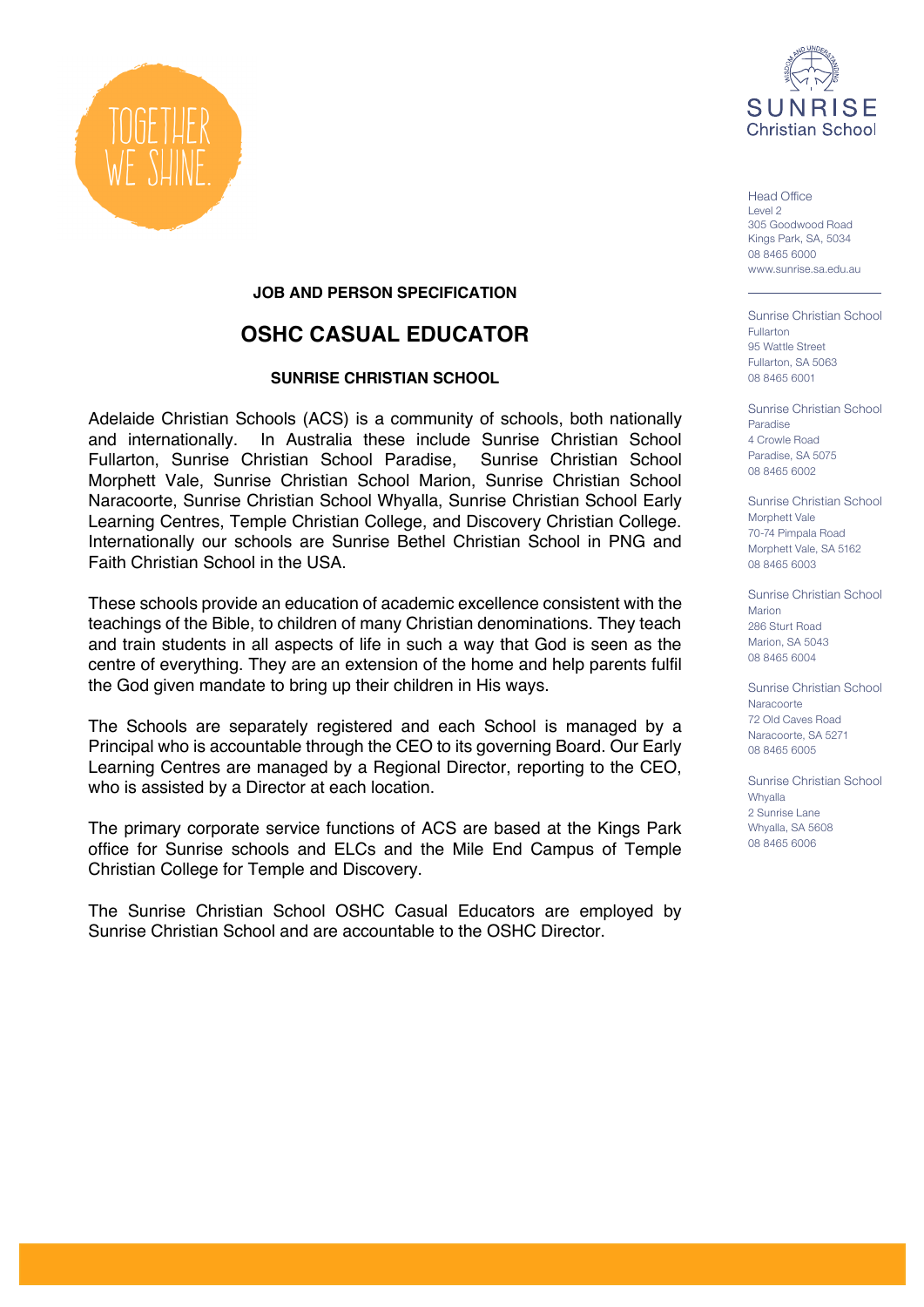



## **JOB SPECIFICATION**

#### **OVERVIEW**

The OHSC Casual worker is responsible for:

• Assisting the OSHC Director in implementing the OSHC program.

This role is a casual role only on an as required basis.

#### **KEY RESPONSIBILITIES**

#### **PROGRAMME DEVELOPMENT AND IMPLEMENTATION**

The OHSC Casual worker is required to assist the OSHC Coordinator in

- implementing activities for the children that are developmentally appropriate
- providing a safe and healthy environment for the children
- working within the OHSC policies, procedures and timetables
- meeting individual needs of children according to the spiritual, education, care and recreational philosophy of the programme
- assisting children with personal hygiene where appropriate
- dealing with emergencies and hazards in accordance with OSHC and OHSW policies.

The position will be reviewed and appraised on a regular basis.

Head Office Level 2 305 Goodwood Road Kings Park, SA, 5034 08 8465 6000 www.sunrise.sa.edu.au

Sunrise Christian School Fullarton 95 Wattle Street Fullarton, SA 5063 08 8465 6001

Sunrise Christian School Paradise 4 Crowle Road Paradise, SA 5075 08 8465 6002

Sunrise Christian School Morphett Vale 70-74 Pimpala Road Morphett Vale, SA 5162 08 8465 6003

Sunrise Christian School Marion 286 Sturt Road Marion, SA 5043 08 8465 6004

Sunrise Christian School Naracoorte 72 Old Caves Road Naracoorte, SA 5271 08 8465 6005

Sunrise Christian School **Whyalla** 2 Sunrise Lane Whyalla, SA 5608 08 8465 6006

| Approved | <b>Date</b>                                 |  |
|----------|---------------------------------------------|--|
|          | <b>Principal</b>                            |  |
|          | <b>Sunrise Christian School - Signature</b> |  |

**Approved \_\_\_\_\_\_\_\_\_\_\_\_\_\_\_\_\_\_\_\_\_\_\_ Date \_\_\_\_\_\_\_\_\_\_\_\_\_\_\_\_**

**Applicant's Signature**